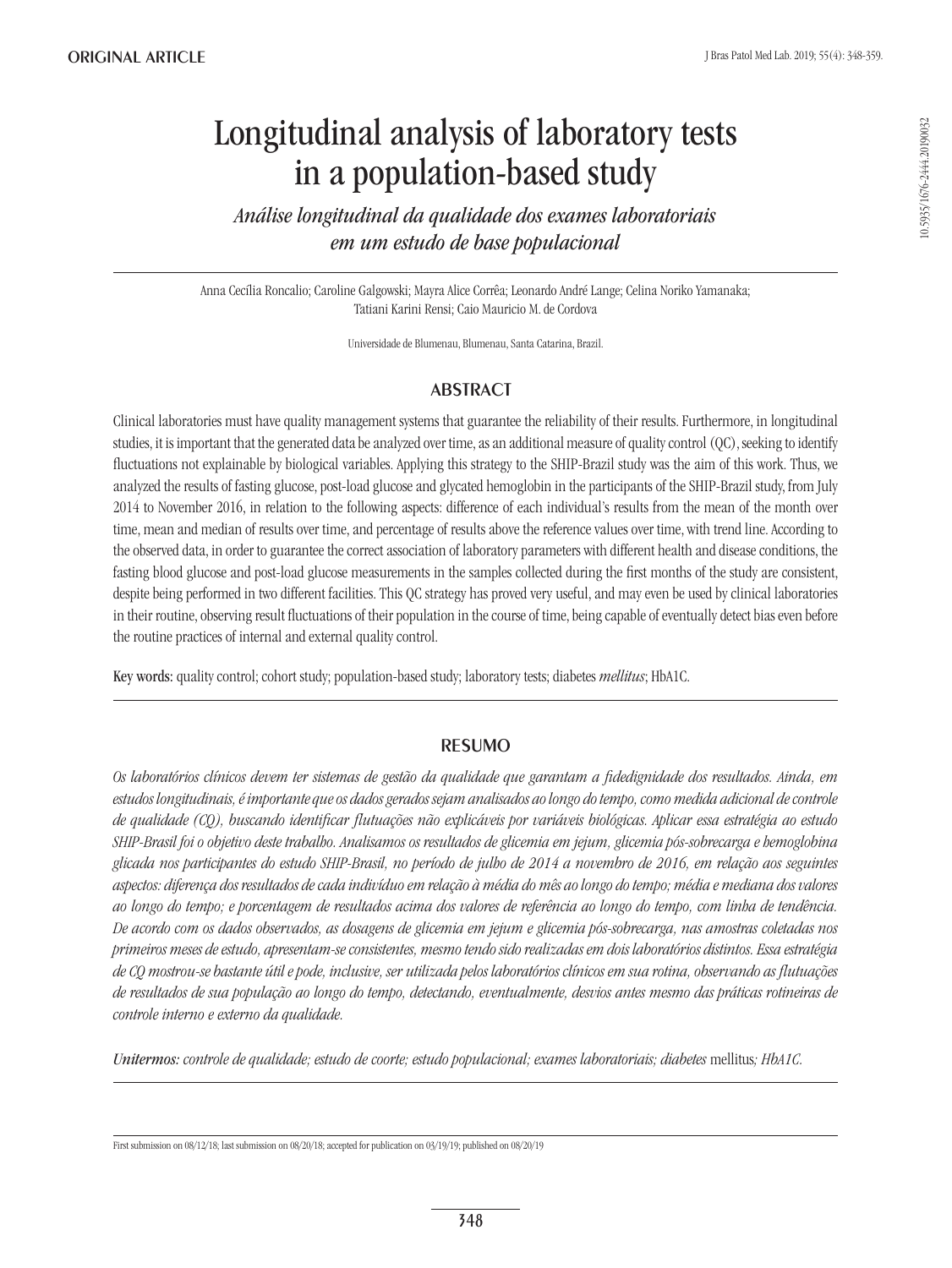## **RESUMEN**

*Los laboratorios clínicos deben tener sistemas de gestión de calidad que garanticen la fiabilidad de los resultados. Además, en estudios longitudinales, es importante que los datos generados sean analizados a lo largo del tempo, como medida adicional de control de calidad (QC), buscando identificar fluctuaciones no explicables por variables biológicas. Aplicar esa estrategia al estudio SHIP-Brasil es el objetivo de este trabajo. Analizamos los resultados de glucemia en ayunas, prueba de sobrecarga de glucosa y hemoglobina glucada en los participantes del estudio SHIP-Brasil, en el período de julio de 2014 a noviembre de 2016, acerca de los siguientes aspectos: diferencia de los resultados de cada individuo con respecto a la media del mes con el tiempo; media y mediana de los valores con el tiempo; y porcentaje de resultados por encima de los valores de referencia con el tempo, con línea de tendencia. Según los datos observados, las mediciones de glucemia en ayunas y tras una sobrecarga de glucosa, en las muestras recolectadas en los primeros meses de estudio, resultan consistentes, a pesar de haber sido realizadas en dos laboratorios distintos. Esa estrategia de QC se presentó muy útil y puede, incluso, ser utilizada por laboratorios clínicos en su rutina, observando fluctuaciones de resultados de su población a lo largo del tiempo, detectando, eventualmente, desviaciones aún antes de las prácticas rutinarias de control interno y externo de calidad.*

*Palabras clave: control de calidad; estudio de cohorte; estudio poblacional; pruebas de laboratorio; diabetes* mellitus*; HbA1C.*

#### **INTRODUCTION**

The Study of Health in Pomerode (SHIP-Brazil), conducted by the University of Blumenau, Santa Catarina, Brazil, aims at stratifying the genetic and risk factors existing (or not) in the genesis of the most varied diseases. To this end, laboratory, anthropometric, genetic and image exams are necessary to ascertain these factors and monitor their evolution.

The study in Pomerode is multicentric, having as a model the SHIP Project conducted in the region of German Pomerania<sup>(1)</sup>. That study has been going on for 15 years at the University of Greifswald, and the cooperation of researchers from there will also allow the use of data obtained in Germany in the current project.

Pomerode is a city founded by Pomeranian immigrants that keep German tradition and culture alive. From the health point of view, it presents some particularities, such as high suicidal and skin cancer rates, besides high mortality indices by cardiovascular diseases, among others, combined with social indicators considered of developed countries. The SHIP-Brazil study seeks to investigate whether different environmental, social conditions, as well as those of access to sanitation, health and education, bring differences in the conditions of life and health of genetically similar populations, but subjected to a different life environment. The studied population amounts to 3,091 individuals, that is, 11.13% of the 27,759 inhabitants of Pomerode<sup>(2)</sup>. However, to answer the epidemiological and analytical questions, it is necessary that data generated by the studies be absolutely reliable, and tools of quality control (QC) can detect analytical or pre-analytical variations as time passes, from the most varied origins, regardless of the quality management systems of the laboratories themselves. Applying this strategy to the SHIP-Brazil study was the objective of this work.

This article shows the analysis of fasting glucose, post-load glucose, and glycated hemoglobin (HbAlC) results, as examples, in the participants of the SHIP-Brazil study, in the period from July 2014 to November 2016, concerning the following aspects: difference of each subject's means over time, mean and median of values over time, and percentage of results above reference values over time, with trend line.

## Material and methods

#### Sample population

The population of SHIP-Brazil is a simple random sample composed of seven strata of age and sex beginning from 20 years of age, with intervals of 10 years; the population was considered by sex for each age group, with prevalence of 50%, precision of 5% [confidence interval (CI) 95%], 20% for losses and 20% for analysis of confounding, totaling 3,091 subjects estimated of the population of 27,759 inhabitants of Pomerode<sup>(2)</sup>. Individuals older than 20 years that have lived in the municipality for at least six months were included in the study; those with any physical or mental limitation that prevents them to answer the questionnaires or perform the tests, or refuse to sign the free informed consent, were excluded. A lengthy general questionnaire was applied, with socioeconomic, demographic, lifestyle, medical assistance and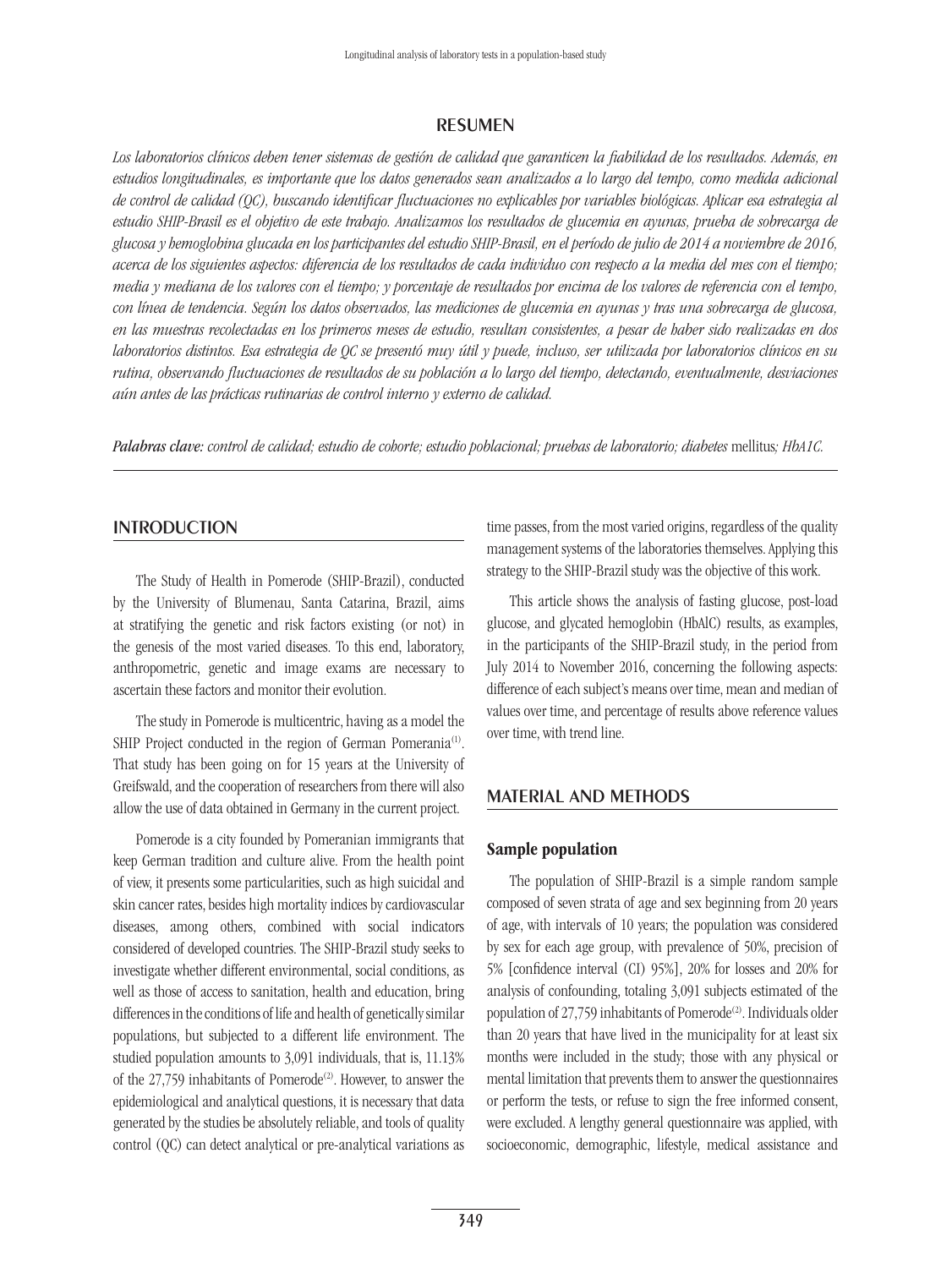mental variables. Ultrasonography examinations of heart and carotids, complete abdomen, and calcaneus were carried out. Individuals' participation in the SHIP-Brazil study was registered and approved by the Ethics Research Committee of the University under no. 33/2012. In the current study of quality control, results from 1,081 individuals were evaluated, although a portion of the participants did not undergo all the tests, once they are optional at the interview moment, especially the post-load glucose. The sample collection for the SHIP-Brazil study and the participants' exams began in July 2014.

## Biological samples

The complete SHIP-Brazil study encompasses samples of whole blood, serum, mononuclear cells of peripheral blood, plasma, urine, saliva, nasal swab, oropharyngeal swab, tongue scrap, gingival pocket samples (when detected) and  $stool^{(1)}$ . At the current project, we analyzed the results obtained from samples of serum and whole blood. We adopted a procedure to orientate participants as to preparation for exams, as well as for collection, transportation, processing, and storage of samples at the study biorepository. All those procedures, as well as the training of exam and collection staff, were validated by the responsible staff of the SHIP study in Germany.

#### Laboratory measurements

HbAlC measurements were taken by affinity chromatography at an automated system D10 (Biorad, Hercules, California, USA); and the glucose measurements, by the Hexokinase II method (Siemens AG, Erlangen, Germany), at an automated instrument Mindray BS-120 (Laboratory A) or Siemens ADVIA 1650 (Laboratory B). The exams were carried out at a small university laboratory (Laboratory A), from July 2014 to September 2015; and at a private hospital medium-sized laboratory (laboratory B), from December 2015 to November 2016. A comparability study between both laboratories was not performed due to financing issues and management difficulties of the study. However, both laboratories have established quality management systems with internal controls and participation in external programs of proficiency – Laboratory B is about to be certificated and acts within a hospital certified by Organização Nacional de Acreditação (ONA).

#### Statistical analysis

The obtained data were treated by descriptive statistics and analysis of variance (ANOVA), aided by the Microsoft Excel 2016 (Microsoft) and ezANOVA (Copyright© 2007, by Chris Rorden). The following aspects were evaluated: monthly mean and median in relation to moving mean and median of all results over time; percentage of results above reference values (RV) each month, with trend curves.

## Results and discussion

Observing the results of fasting glucose in relation to the mean (Figure), significant differences are not perceptible over time (Table). However, from May 2015 and during the three following months, a tendency of decrease can be noted of mean and median of results, as well as the percentage of values above RV, what is also observed in the results of the oral glucose tolerance test (OGTT) and HbAlC, revealing a profile of individuals more tolerant to glucose in this period of time.

In relation to OGTT results, we observed higher values of mean and median in the first month of the study followed by higher HbA1C values. An average increase of HbA1C values is also perceptible in the month of March 2015, similarly accompanied by increased mean and median of fasting glucose.

Generally speaking, we observed a slight decrease of all parameters over time, in a gradual way. This occurred due to a strategy of the recruitment staff, which initially invited the participants of more advanced age, so that, once they got to know the study, and, as expected, approved the exam routine, could encourage other inhabitants of Pomerode, facilitating adherence to recruitment.

The Figure demonstrates the analysis of results of fasting glucose exams, post-load glucose, HbA1C and OGTT, presenting the result of each individual in relation to general mean, mean, and median in each month, and percentage of results above the RV.

The HbA1C and glucose are measured based on laboratory screening tests and the diagnosis of diabetes *mellitus*. Because of this, results must be precise and reliable, supported by population studies aimed at determining conditions of life, health, and sickness associated with the different pathological manifestations. Those laboratory tests, however, can suffer pre-analytical interference, which comprise especially chronobiologic variation, gender, age, position at the collection moment, physical activity, fasting, diet, use of medications and drugs of abuse, tourniquet application and collection procedure, prior diagnostic and/or therapeutic procedures, drug infusion, use of separating gel tube, hemolysis, and lipemia<sup>(3-6)</sup>.

Clinical laboratories develop and implement quality management systems, with routines of internal control and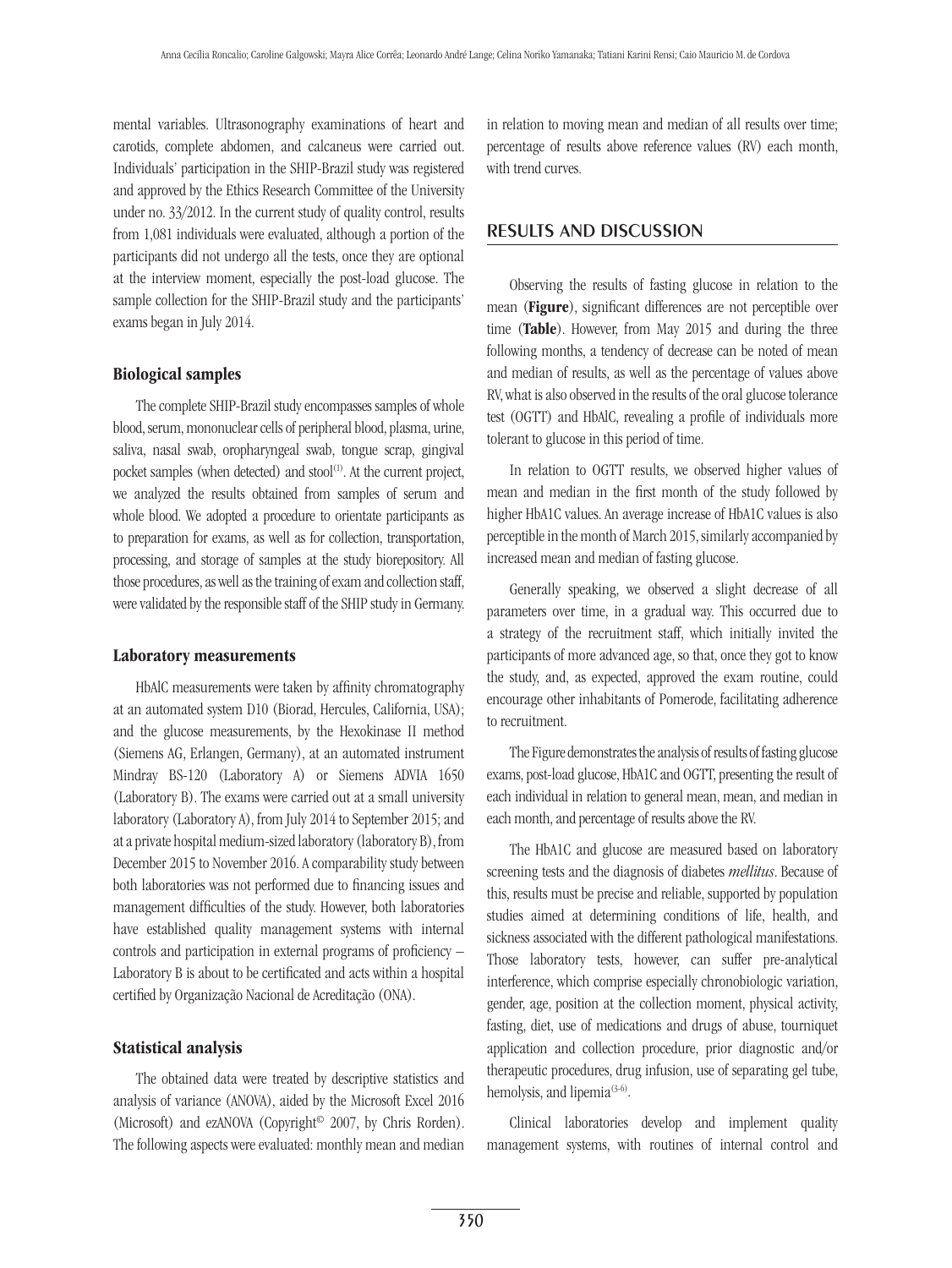

Figure *− Graphical representation of results in analysis of fasting blood glucose (*n *= 1,081), post-glucose load (*n *= 806), and HbA1C (*n *= 1,141), with mean and median in each month, besides the difference of value of each individual compared with the general mean and percentage of results above the RV RV: reference value.*

| TABLE - Descriptive statistics of mean, median and values above RV over time for fasting glucose, post-glucose load, and HbA1C in the first months of the study |  |  |  |
|-----------------------------------------------------------------------------------------------------------------------------------------------------------------|--|--|--|
|                                                                                                                                                                 |  |  |  |

| FG               | All months               | Jul $14$ | Aug 14      | Sep 14 | <b>Oct 14</b>         | Nov $14$ | Dec 14 | Jan $15$ | Feb 15   | Mar 15 | Apr 15 | May 15 | $\text{Jun } 15$ | Aug 15 | Sep 15                   | Dec 15 |
|------------------|--------------------------|----------|-------------|--------|-----------------------|----------|--------|----------|----------|--------|--------|--------|------------------|--------|--------------------------|--------|
| $\boldsymbol{n}$ | 1.081                    | 25       | 19          | 18     | 12                    | 20       | 22     | 12       | 23       | 14     | 35     | 37     |                  |        |                          | 156    |
| Mean             | 100.6                    | 101.3    | 104.5       | 100.9  | 100.2                 | 101.4    | 106.3  | 101.3    | 101      | 104.3  | 105.5  | 99.1   | 99.7             |        | $\overline{\phantom{a}}$ | 98.8   |
| Median           | 97                       | 99       | 102         | 98     | 101.5                 | 99.5     | 105.5  | 101      | 100      | 106.5  | 101    | 98     | 100              |        | $\sim$                   | 93     |
| $\dot{p}$        | $\overline{\phantom{a}}$ | 0.592    | 0.1794      | 0.805  | 0.3962                | 0.5027   | 0.0613 | 0.323    | 0.4589   | 0.0888 | 0.2625 | 0.9065 | 0.6198           |        | $\sim$                   | 0.485  |
| <b>SD</b>        | 23.5                     | 10.5     | 12.8        | 9.3    | 5.3                   | 12       | 7.8    | 9.4      | 6.3      | 9.1    | 18.4   | 9.6    | 5.2              |        | $\sim$                   | 34.1   |
| $CV\%$           | 23%                      | 10%      | 12%         | 9%     | 5%                    | 12%      | 7%     | 9%       | 6%       | 9%     | 17%    | 10%    | 5%               |        |                          | 35%    |
| % > RV           | 41%                      | 48%      | 63%         | 44%    | 67%                   | 50%      | 82%    | 58%      | 61%      | 79%    | 57%    | 46%    | 57%              |        | $\overline{\phantom{a}}$ | 28%    |
| $\mathcal{P}$    |                          | >1       | >1          | >1     | >1                    | >1       | >1     | >1       | >1       | >1     | >1     | >1     | >1               |        |                          | >1     |
| OGTT             | All months               | Jul $14$ | Aug $14$    | Sep 14 | <b>Oct 14</b>         | Nov $14$ | Dec 14 | Jan $15$ | Feb 15   | Mar 15 | Apr 15 | May 15 | Jun $15$         | Aug 15 | Sep 15                   | Dec 15 |
| $\boldsymbol{n}$ | 806                      | 25       | 19          | 18     | 12                    | 20       | 22     | 12       | 23       | 14     | 35     | 37     | 7                |        |                          | 116    |
| Mean             | 124                      | 141.6    | 164.9       | 132.3  | 135.6                 | 136.1    | 129.1  | 134.5    | 139.2    | 134.6  | 133.3  | 129.5  | 141.1            |        | $\sim$                   | 112    |
| Median           | 119                      | 134      | 167         | 131    | 133                   | 120      | 129    | 121      | 140      | 127.5  | 126    | 130    | 131              |        | $\overline{\phantom{a}}$ | 107.5  |
| $\mathcal{P}$    | $\sim$                   | 0.0698   | $0.0037$ ** | 0.0591 | $0.0452$ <sup>*</sup> | 0.5184   | 0.0944 | 0.4768   | $0.019*$ | 0.1589 | 0.2068 | 0.0816 | 0.1229           |        | $\sim$                   | 0.0731 |
| <b>SD</b>        | 39.5                     | 46.2     | 43.7        | 38.1   | 32.2                  | 50       | 29.2   | 40       | 36.3     | 23.2   | 31.2   | 39.1   | 50.2             |        | $\overline{\phantom{m}}$ | 34.3   |
| $CV\%$           | 32%                      | 33%      | 27%         | 29%    | 24%                   | 37%      | 23%    | 30%      | 26%      | 17%    | 23%    | 30%    | 36%              |        |                          | 31%    |
| % > RV           | 29%                      | 44%      | 68%         | 39%    | 50%                   | 35%      | 27%    | 25%      | 48%      | 43%    | 34%    | 46%    | 29%              |        | $\sim$                   | 19%    |
| $\mathcal{D}$    |                          | 0.1498   | 0.1481      | 0.1477 | 0.146                 | 0.1484   | 0.149  | 0.146    | 0.1492   | 0.1466 | 0.153  | 0.1535 | 0.1445           |        |                          | 0.1871 |
| HbA1C            | All months               | Jul $14$ | Aug 14      | Sep 14 | <b>Oct 14</b>         | Nov $14$ | Dec 14 | Jan $15$ | Feb 15   | Mar 15 | Apr 15 | May 15 | $\text{Jun } 15$ | Aug 15 | Sep 15                   | Dec 15 |
| $\mathfrak n$    | 1.141                    | 39       | 22          | 35     | 20                    | 23       | 29     | 8        | 30       | 25     | 47     | 56     | 11               | 69     | $\overline{3}$           | 51     |
| Mean             | 5.52                     | 5.85     | 6.15        | 5.78   | 5.53                  | 5.77     | 5.71   | 5.52     | 5.33     | 6.3    | 5.6    | 5.81   | 5.7              | 5.66   | 5.77                     | 5.47   |
| Median           | 5.3                      | 5.4      | 6.05        | 5.8    | 5.35                  | 5.5      | 5.6    | 5.4      | 5.3      | 5.7    | 5.3    | 5.6    | 5.6              | 5.9    | 6                        | 5.1    |
| $\dot{p}$        |                          | 0.4811   | 0.0293      | 0.0751 | 0.8524                | 0.3255   | 0.1846 | 0.7284   | 0.4823   | 0.2061 | 0.8497 | 0.1919 | 0.1854           | 0.1509 | 0.0963                   | 0.6201 |
| SD <sub>1</sub>  | 0.92                     | 0.6      | 0.6         | 0.77   | 0.7                   | 1.37     | 0.93   | 0.76     | 0.53     | 1.82   | 0.83   | 1.08   | 0.27             | 0.69   | 0.21                     | 1.52   |
| $CV\%$           | 17%                      | 10%      | 10%         | 13%    | 13%                   | 24%      | 16%    | 14%      | 10%      | 29%    | 15%    | 19%    | 5%               | 12%    | 3%                       | 28%    |
| % > RV           | 7%                       | 10%      | 27%         | 20%    | 15%                   | 9%       | 7%     | 25%      | $0\%$    | 20%    | 4%     | 7%     | $0\%$            | 6%     | $0\%$                    | 8%     |
| Þ                |                          | 0.3759   | 0.3699      | 0.3744 | 0.3692                | 0.3703   | 0.3724 | 0.3651   | 0.3728   | 0.3709 | 0.3788 | 0.3821 | 0.3662           | 0.387  | 0.3635                   | 0.3802 |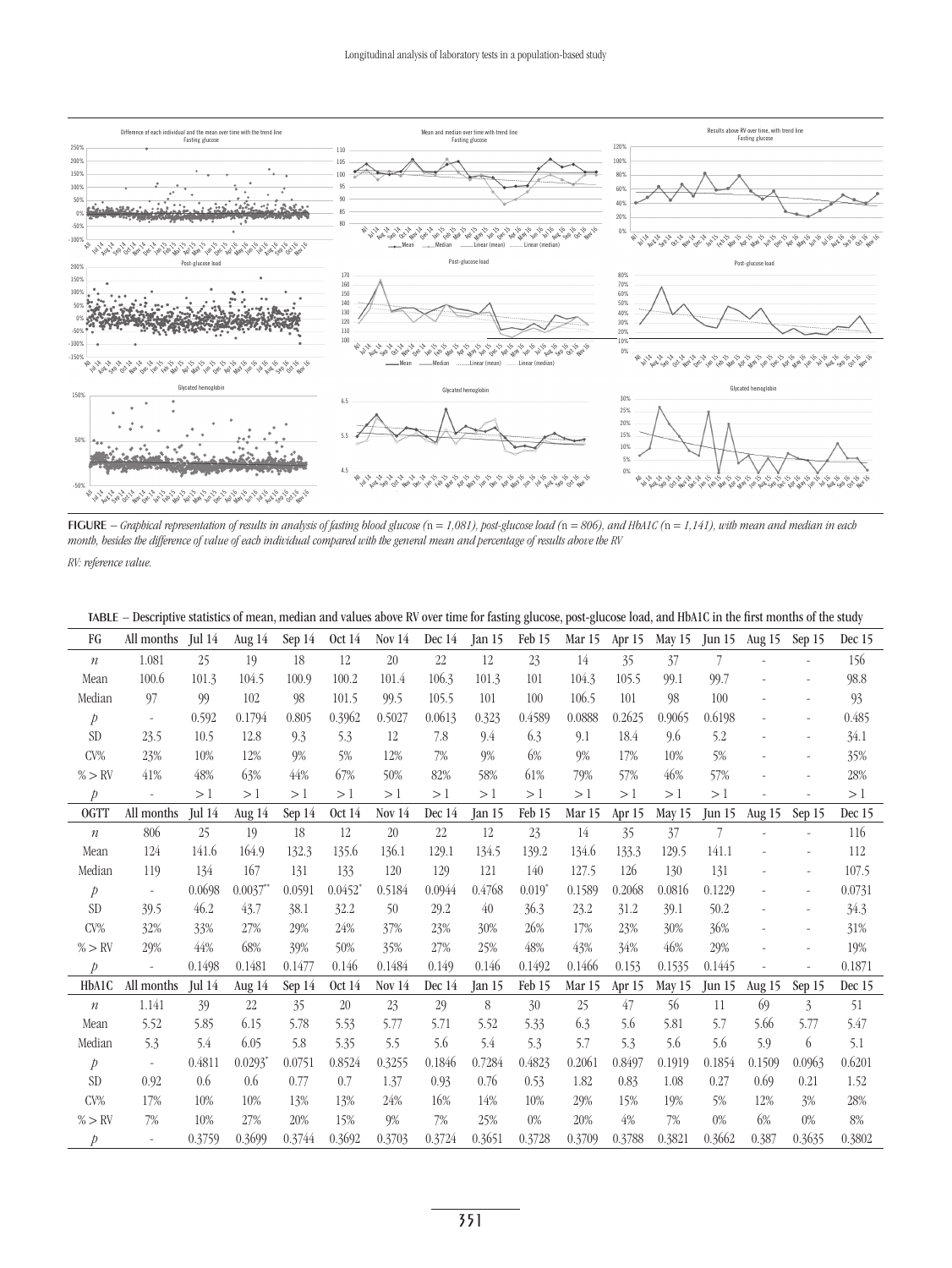| FG               | Apr $16$ | May 16   | Jun $16$ | Jul $16$      | Aug $16$ | Sep 16  | Oct 16 | Nov $16$      |
|------------------|----------|----------|----------|---------------|----------|---------|--------|---------------|
| $\boldsymbol{n}$ | 65       | 141      | 57       | 59            | 91       | $100\,$ | 95     | 73            |
| Mean             | 94.8     | 95.3     | 95.5     | 102.5         | 106.5    | 103.2   | 104.3  | 101.2         |
| Median           | 88       | 90       | 93       | 98            | $100\,$  | 98      | 96     | 100           |
| $\boldsymbol{p}$ | 0.1943   | 0.1949   | 0.1735   | 0.6648        | 0.3537   | 0.6266  | 0.7935 | 0.4429        |
| <b>SD</b>        | 24.3     | 24.7     | 11.9     | $27.8\,$      | 24.9     | 25.9    | 24.3   | 11.6          |
| $CV\%$           | 26%      | $26\%$   | 12%      | 27%           | 23%      | 25%     | 23%    | 11%           |
| $\% > \text{RV}$ | 25%      | $21\%$   | $30\%$   | 39%           | 52%      | 45%     | 40%    | 53%           |
| $\mathcal{P}$    | >1       | >1       | >1       | >1            | >1       | >1      | >1     | >1            |
| <b>OGTT</b>      | Apr $16$ | May $16$ | Jun $16$ | <b>Jul 16</b> | Aug 16   | Sep 16  | Oct 16 | Nov $16$      |
| $\boldsymbol{n}$ | 41       | 51       | 41       | 45            | 64       | 79      | 69     | 56            |
| Mean             | 1,145    | 111.8    | 118.8    | 112.2         | 128.3    | 123.9   | 126.3  | 117.2         |
| Median           | 104      | 110      | 114      | 109           | 114      | 119     | 126    | 117.5         |
| $\mathcal{P}$    | 0.1697   | 0.0575   | 0.279    | 0.0668        | 0.9673   | 0.9899  | 0.2045 | 0.2394        |
| <b>SD</b>        | 39.1     | 35       | 42.3     | 30.5          | 49.1     | 38.4    | 32.4   | 36.3          |
| $CV\%$           | 34%      | 31%      | 36%      | $27\%$        | $38\%$   | 31%     | $26\%$ | 31%           |
| % > RV           | 24%      | $18\%$   | $20\%$   | 18%           | 27%      | 25%     | 38%    | $20\%$        |
| $\mathbb{D}$     | 0.1555   | 0.1591   | 0.1554   | 0.1569        | 0.1632   | 0.1691  | 0.1643 | 0.1608        |
| HbA1C            | Apr $16$ | May 16   | Jun 16   | <b>Jul 16</b> | Aug 16   | Sep 16  | Oct 16 | <b>Nov 16</b> |
| $\boldsymbol{n}$ | 64       | 135      | 57       | 59            | 91       | 101     | 95     | 71            |
| Mean             | 5.2      | 5.25     | 5.18     | 5.49          | 5.6      | 5.46    | 5.39   | 5.43          |
| Median           | 5        | 5.1      | 5.1      | 5.4           | 5.3      | 5.3     | 5.3    | 5.3           |
| $\dot{p}$        | 0.1724   | 0.2196   | 0.1475   | 0.7961        | 0.8497   | 0.8459  | 6,393  | 0.7583        |
| ${\rm SD}$       | 0.85     | $0.86\,$ | 0.358    | 0.883         | 0.932    | 0.83    | 0.841  | 0.395         |
| $CV\%$           | 16%      | 16%      | 7%       | 16%           | 17%      | 15%     | 16%    | 7%            |
| % > RV           | $6\%$    | 5%       | $0\%$    | 5%            | 12%      | $6\%$   | 6%     | $1\%$         |
| $\,p\,$          | 0.3851   | 0.4135   | 0.3826   | 0.3653        | 0.3680   | 0.3663  | 0.3663 | 0.3646        |

*The values of* p *(ANOVA) are indicated for eventual differences of values of the month in analysis compared with cumulative data of all results.*

RV: reference values; FG: fasting glucose; OGTT: oral glucose tolerance test; SD: standard deviation; CV%: coefficient of variation; ANOVA: analysis of variance; \*p < 0.05; \*\*p < 0.01; \*\*p < 0.01; \*\*p < 0.001.

participation in external programs of proficiency, in order to guarantee quality of their results. However, these routines are sometimes unable to detect variations over time, whether they are due to variability, bias of reagent lots and/or analytical systems, or even, as can occur in longitudinal studies, pre-analytical variations, such as staff turnover, changes in procedures and collection materials, etc. Thus, other strategies of data analysis are necessary for QC in cohort studies, such as evaluation over time of the difference of result of each individual in relation to the mean results of a specific period of time (month to month, for example); mean and median of results over time; percentage of results above or below, when this is the case, of limits of RV established for each test. Each of these parameters must be analyzed individually and, if only one of them is out of the global trend, results must be considered suspect of bias and preferably repeated to ensure their reliability(7).

In our study, we could observe that the biochemical tests evaluated over time did not present a marked variability.

In the last months of the study, because of operational difficulties with the initially hired laboratory, laboratory tests were conducted at an outsourced laboratory. Even so, results presented consistent, and variation of creatinine values is explained by the more advanced age of patients in the first months. Somehow these findings are explained by the recent standardization of calibrators and biochemical assays, traceable to reference materials quantified by methods considered gold standard for each analyte, fostered by the International Federation of Chemical Chemistry and Laboratory Medicine (IFCC), what did not occur in the other specialties of the clinical laboratory. We also see that quality management systems established by both laboratories have apparently contributed to the consistency of their results, what is essential for longitudinal studies. In their final phase, the laboratory results of the SHIP-Brazil study will only be released for association analysis after control of all the exams carried out and the eventual repetition of inconsistent results.

Other similar studies also expressed concern with the quality of their laboratory data, without leaving them just in charge of internal and external routine strategies of laboratory control. The Brazilian Longitudinal Study of Adult Health (ELSA-Brazil), for example, searched for a strategy to analyze intra- and interassay variability, as well as the retest of a random sampling, which proved effective in result assurance<sup>(8)</sup>. The Indonesia Family Life Survey and the Longitudinal Aging Study in India used an external control strategy similar to those offered by proficiency